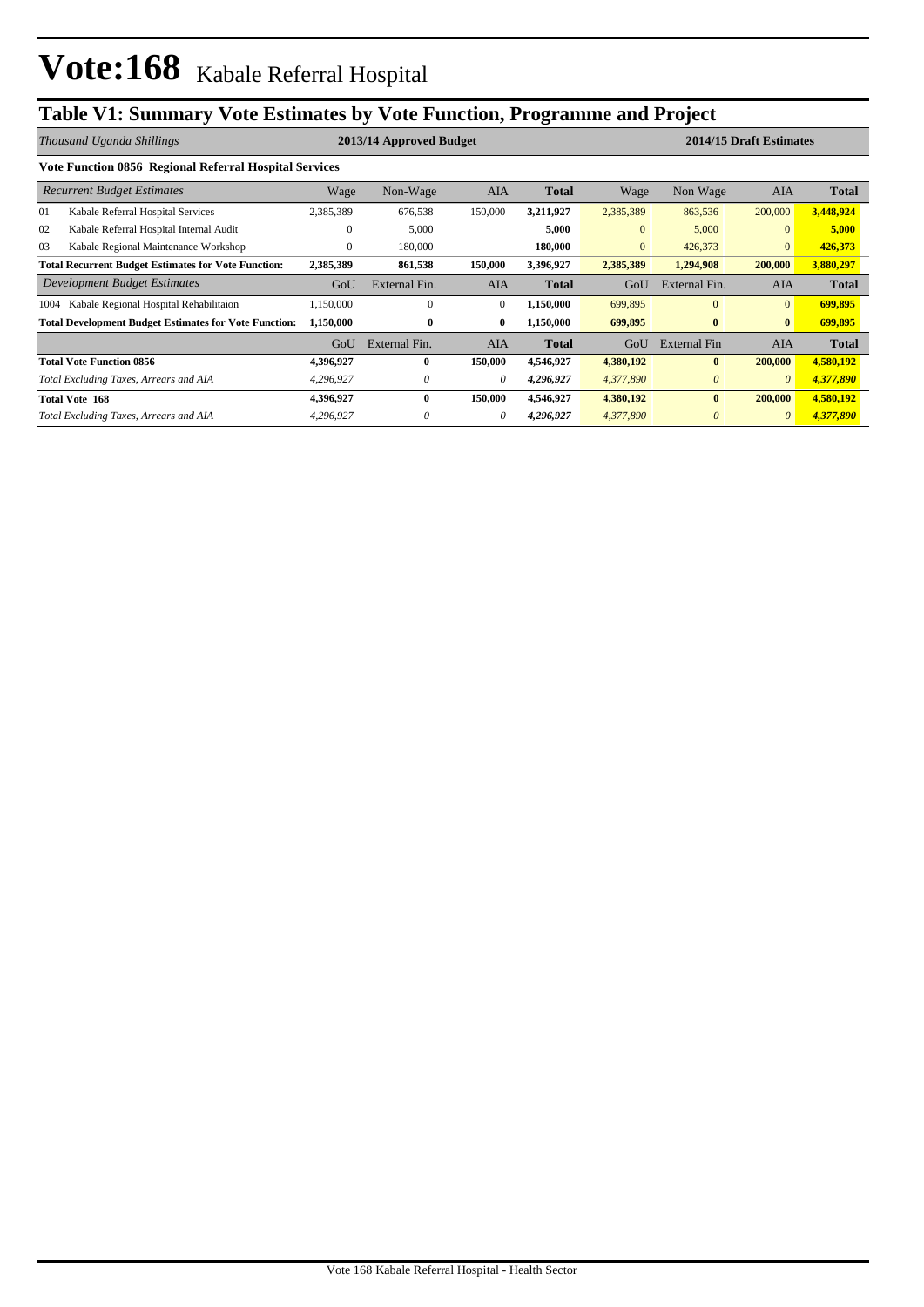# **Table V2: Summary Vote Estimates by Item**

| Thousand Uganda Shillings                                 | 2013/14 Approved Budget |                           |                  |              |              | 2014/15 Draft Estimates |                       |               |  |
|-----------------------------------------------------------|-------------------------|---------------------------|------------------|--------------|--------------|-------------------------|-----------------------|---------------|--|
|                                                           |                         | GoU External Fin.         | <b>AIA</b>       | <b>Total</b> |              | GoU External Fin.       | AIA                   | <b>Total</b>  |  |
| <b>Employees, Goods and Services (Outputs Provided)</b>   | 3,246,927               | 0                         | 150,000          | 3,396,927    | 3,677,995    | $\boldsymbol{\theta}$   | 200,000               | 3,877,995     |  |
| 211101 General Staff Salaries                             | 2,385,389               | $\mathbf{0}$              | $\boldsymbol{0}$ | 2,385,389    | 2,385,389    | $\mathbf{0}$            | $\bf{0}$              | 2,385,389     |  |
| 211103 Allowances                                         | 76,420                  | $\mathbf{0}$              | 21,000           | 97,420       | 113,033      | $\boldsymbol{0}$        | 20,000                | 133,033       |  |
| 213001 Medical expenses (To employees)                    | 10,200                  | $\mathbf{0}$              | $\boldsymbol{0}$ | 10,200       | 9,700        | $\overline{0}$          | 15,000                | 24,700        |  |
| 213002 Incapacity, death benefits and funeral expenses    | 6,200                   | $\mathbf{0}$              | $\boldsymbol{0}$ | 6,200        | 6,200        | $\overline{0}$          | $\mathbf{0}$          | 6,200         |  |
| 221001 Advertising and Public Relations                   | 5,000                   | $\boldsymbol{0}$          | $\boldsymbol{0}$ | 5,000        | 5,000        | $\mathbf{0}$            | $\mathbf{0}$          | 5,000         |  |
| 221002 Workshops and Seminars                             | 10,400                  | $\boldsymbol{0}$          |                  | 10,400       | 32,400       | $\mathbf{0}$            | $\mathbf{0}$          | 32,400        |  |
| 221003 Staff Training                                     | 19,000                  | $\boldsymbol{0}$          |                  | 19,000       | 19,000       | $\bf{0}$                | $\mathbf{0}$          | <b>19,000</b> |  |
| 221007 Books, Periodicals & Newspapers                    | 4,800                   | $\boldsymbol{0}$          | $\boldsymbol{0}$ | 4,800        | 4,800        | $\mathbf{0}$            | $\mathbf{0}$          | 4,800         |  |
| 221008 Computer supplies and Information Technology (IT)  | 7,250                   | $\boldsymbol{0}$          |                  | 7,250        | 7,252        | $\mathbf{0}$            | $\mathbf{0}$          | 7,252         |  |
| 221009 Welfare and Entertainment                          | 10,000                  | $\mathbf{0}$              |                  | 10,000       | 10,000       | $\overline{0}$          | $\mathbf{0}$          | 10,000        |  |
| 221010 Special Meals and Drinks                           | 31,000                  | $\boldsymbol{0}$          | $\mathbf{0}$     | 31,000       | 154,000      | $\overline{0}$          | $\mathbf{0}$          | 154,000       |  |
| 221011 Printing, Stationery, Photocopying and Binding     | 26,640                  | $\boldsymbol{0}$          | 2,000            | 28,640       | 26,140       | $\mathbf{0}$            | 4,000                 | 30,140        |  |
| 221012 Small Office Equipment                             | 5,000                   | $\mathbf{0}$              |                  | 5,000        | 10,480       | $\mathbf{0}$            | $\mathbf{0}$          | 10,480        |  |
| 221014 Bank Charges and other Bank related costs          | 5,400                   | $\mathbf{0}$              | 2,000            | 7,400        | 5,150        | $\mathbf{0}$            | 1,000                 | 6,150         |  |
| 222001 Telecommunications                                 | 9,600                   | $\boldsymbol{0}$          |                  | 9,600        | 9,600        | $\mathbf{0}$            | $\mathbf{0}$          | 9,600         |  |
| 222002 Postage and Courier                                | 4,000                   | $\mathbf{0}$              | $\boldsymbol{0}$ | 4,000        | 4,000        | $\boldsymbol{0}$        | $\mathbf{0}$          | 4,000         |  |
| 223001 Property Expenses                                  | 1,000                   | $\boldsymbol{0}$          | $\boldsymbol{0}$ | 1,000        | 750          | $\mathbf{0}$            | $\mathbf{0}$          | 750           |  |
| 223003 Rent – (Produced Assets) to private entities       | 1,000                   | $\boldsymbol{0}$          |                  | 1,000        | 1,000        | $\mathbf{0}$            | $\mathbf{0}$          | 1,000         |  |
| 223004 Guard and Security services                        | 7,000                   | $\boldsymbol{0}$          |                  | 7,000        | 13,000       | $\mathbf{0}$            | $\mathbf{0}$          | 13,000        |  |
| 223005 Electricity                                        | 80,000                  | $\boldsymbol{0}$          |                  | 80,000       | 106,316      | $\boldsymbol{0}$        | $\mathbf{0}$          | 106,316       |  |
| 223006 Water                                              | 43,000                  | $\boldsymbol{0}$          |                  | 43,000       | 44,820       | $\boldsymbol{0}$        | $\Omega$              | 44,820        |  |
| 223007 Other Utilities- (fuel, gas, firewood, charcoal)   | 3,000                   | $\boldsymbol{0}$          | $\boldsymbol{0}$ | 3,000        | 3,000        | $\overline{0}$          | $\overline{0}$        | 3,000         |  |
| 223901 Rent – (Produced Assets) to other govt. units      | 1,000                   | $\boldsymbol{0}$          | $\boldsymbol{0}$ | 1,000        | 1,000        | $\boldsymbol{0}$        | $\overline{0}$        | 1,000         |  |
| 224001 Medical and Agricultural supplies                  | $\mathbf{0}$            | $\boldsymbol{0}$          | 106,000          | 106,000      | $\mathbf{0}$ | $\mathbf{0}$            | 80,000                | 80,000        |  |
| 224002 General Supply of Goods and Services               | 39,629                  | $\mathbf{0}$              | 8,000            | 47,629       | $\mathbf{0}$ | $\boldsymbol{0}$        |                       | $\mathbf{0}$  |  |
| 224004 Cleaning and Sanitation                            | $\mathbf{0}$            | $\mathbf{0}$              |                  | $\bf{0}$     | 41,615       | $\boldsymbol{0}$        | 20,000                | 61,615        |  |
| 224005 Uniforms, Beddings and Protective Gear             | $\mathbf{0}$            | $\boldsymbol{0}$          |                  | $\bf{0}$     | 15,000       | $\mathbf{0}$            | $\mathbf{0}$          | 15,000        |  |
| 225001 Consultancy Services- Short term                   | $\Omega$                | $\boldsymbol{0}$          |                  | $\bf{0}$     | 28,515       | $\mathbf{0}$            | 60,000                | 88,515        |  |
| 227001 Travel inland                                      | 72,750                  | $\boldsymbol{0}$          | 2,000            | 74,750       | 103,784      | $\mathbf{0}$            | $\mathbf{0}$          | 103,784       |  |
| 227004 Fuel, Lubricants and Oils                          | 163,050                 | $\mathbf{0}$              | 2,000            | 165,050      | 178,302      | $\boldsymbol{0}$        | $\mathbf{0}$          | 178,302       |  |
| 228001 Maintenance - Civil                                | 21,500                  | $\boldsymbol{0}$          | 1,000            | 22,500       | 18,874       | $\overline{0}$          | $\mathbf{0}$          | 18,874        |  |
| 228002 Maintenance - Vehicles                             | 71,500                  | $\mathbf{0}$              | 6,000            | 77,500       | 106,875      | $\overline{0}$          | $\mathbf{0}$          | 106,875       |  |
| 228003 Maintenance - Machinery, Equipment & Furniture     | 112,200                 | $\boldsymbol{0}$          | $\boldsymbol{0}$ | 112,200      | 213,001      | $\mathbf{0}$            | $\mathbf{0}$          | 213,001       |  |
| 321422 Conditional transfers to Contracts committee/DSC/P | 14,000                  | $\boldsymbol{0}$          | $\boldsymbol{0}$ | 14,000       | $\mathbf{0}$ | $\boldsymbol{0}$        |                       | $\bf{0}$      |  |
| <b>Investment</b> (Capital Purchases)                     | 1,150,000               | 0                         | 0                | 1,150,000    | 699,895      | $\boldsymbol{\theta}$   | $\boldsymbol{\theta}$ | 699,895       |  |
| 231005 Machinery and equipment                            | 515,000                 | $\boldsymbol{0}$          |                  | 515,000      | 364,895      | $\overline{0}$          | $\mathbf{0}$          | 364,895       |  |
| 231006 Furniture and fittings (Depreciation)              | 280,000                 | $\boldsymbol{0}$          |                  | 280,000      | 80,000       | $\boldsymbol{0}$        | $\mathbf{0}$          | 80,000        |  |
| 231007 Other Fixed Assets (Depreciation)                  | 255,000                 | $\boldsymbol{0}$          |                  | 255,000      | 255,000      | $\boldsymbol{0}$        | $\mathbf{0}$          | 255,000       |  |
| 312206 Gross Tax                                          | 100,000                 | $\boldsymbol{0}$          | $\boldsymbol{0}$ | 100,000      | $\mathbf{0}$ | $\boldsymbol{0}$        |                       | $\mathbf{0}$  |  |
| <b>Arrears</b>                                            | 0                       | 0                         |                  | 0            | 2,302        | $\boldsymbol{\theta}$   | $\boldsymbol{\theta}$ | 2,302         |  |
| 321614 Electricity arrears (Budgeting)                    | $\boldsymbol{0}$        | $\boldsymbol{0}$          |                  | $\bf{0}$     | 2,302        | $\boldsymbol{0}$        | $\mathbf{0}$          | 2,302         |  |
| <b>Grand Total Vote 168</b>                               | 4,396,927               | $\boldsymbol{0}$          | 150,000          | 4,546,927    | 4,380,192    | $\bf{0}$                | 200,000               | 4,580,192     |  |
| Total Excluding Taxes, Arrears and AIA                    | 4,296,927               | $\boldsymbol{\mathit{0}}$ | 0                | 4,296,927    | 4,377,890    | $\boldsymbol{\theta}$   | $\boldsymbol{\theta}$ | 4,377,890     |  |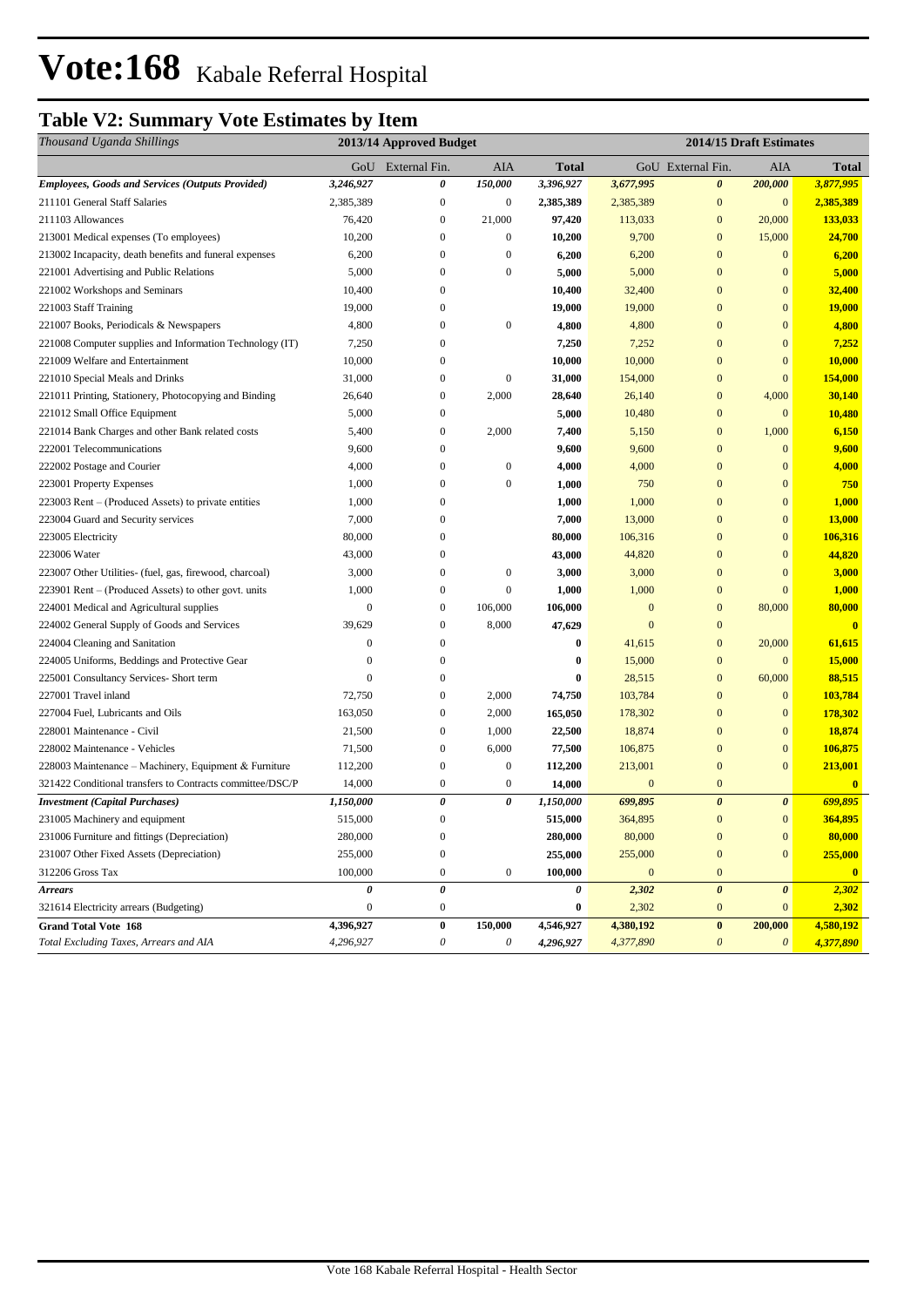# **Vote:168** Kabale Referral Hospital

# **Table V3: Detailed Estimates by Vote Function, Cost Centre, Output and Item**

#### *Vote Function 0856 Regional Referral Hospital Services*

#### *Recurrent Budget Estimates*

#### **Programme 01 Kabale Referral Hospital Services**

| Thousand Uganda Shillings                         |                  | 2013/14 Approved Budget |                  |              |                  |                  | 2014/15 Draft Estimates |                         |
|---------------------------------------------------|------------------|-------------------------|------------------|--------------|------------------|------------------|-------------------------|-------------------------|
| <b>Outputs Provided</b>                           | Wage             | Non-Wage                | AIA              | <b>Total</b> | Wage             | Non Wage         | AIA                     | <b>Total</b>            |
| Output:085601 Inpatient services                  |                  |                         |                  |              |                  |                  |                         |                         |
| 211101 General Staff Salaries                     | $\boldsymbol{0}$ | $\boldsymbol{0}$        | $\boldsymbol{0}$ | $\bf{0}$     | 2,385,389        | $\mathbf{0}$     | $\mathbf{0}$            | 2,385,389               |
| 211103 Allowances                                 | $\boldsymbol{0}$ | 20,020                  | 5,000            | 25,020       | $\overline{0}$   | 20,020           | 20,000                  | 40,020                  |
| 213001 Medical expenses (To employees)            | $\boldsymbol{0}$ | 3,200                   | $\boldsymbol{0}$ | 3,200        | $\mathbf{0}$     | 3,200            | 15,000                  | 18,200                  |
| 213002 Incapacity, death benefits and funeral e   | $\boldsymbol{0}$ | 3,200                   | $\boldsymbol{0}$ | 3,200        | $\mathbf{0}$     | 3,200            | $\mathbf{0}$            | 3,200                   |
| 221001 Advertising and Public Relations           | $\boldsymbol{0}$ | 3,000                   | $\boldsymbol{0}$ | 3,000        | $\mathbf{0}$     | 3,000            | $\bf{0}$                | 3,000                   |
| 221003 Staff Training                             | $\boldsymbol{0}$ | 5,000                   | $\boldsymbol{0}$ | 5,000        | $\mathbf{0}$     | 5,000            | $\bf{0}$                | 5,000                   |
| 221007 Books, Periodicals & Newspapers            | $\boldsymbol{0}$ | 800                     | $\boldsymbol{0}$ | 800          | $\mathbf{0}$     | 800              | $\bf{0}$                | 800                     |
| 221008 Computer supplies and Information Tec      | $\boldsymbol{0}$ | 4,000                   | $\boldsymbol{0}$ | 4,000        | $\mathbf{0}$     | 4,000            | $\bf{0}$                | 4,000                   |
| 221009 Welfare and Entertainment                  | $\boldsymbol{0}$ | 5,000                   | $\boldsymbol{0}$ | 5,000        | $\mathbf{0}$     | 5,000            | $\bf{0}$                | 5,000                   |
| 221010 Special Meals and Drinks                   | $\boldsymbol{0}$ | 7,000                   | $\boldsymbol{0}$ | 7,000        | $\mathbf{0}$     | 116,000          | $\mathbf{0}$            | 116,000                 |
| 221011 Printing, Stationery, Photocopying and     | $\boldsymbol{0}$ | 6,000                   | 1,000            | 7,000        | $\mathbf{0}$     | 6,000            | 4,000                   | 10,000                  |
| 221012 Small Office Equipment                     | $\boldsymbol{0}$ | 2,000                   | $\boldsymbol{0}$ | 2,000        | $\mathbf{0}$     | 7,480            | $\mathbf{0}$            | 7,480                   |
| 221014 Bank Charges and other Bank related c      | $\boldsymbol{0}$ | 1,000                   | $\boldsymbol{0}$ | 1,000        | $\mathbf{0}$     | 1,000            | 1,000                   | 2,000                   |
| 222001 Telecommunications                         | $\boldsymbol{0}$ | 2,000                   | $\boldsymbol{0}$ | 2,000        | $\mathbf{0}$     | 2,000            | $\mathbf{0}$            | 2,000                   |
| 222002 Postage and Courier                        | $\boldsymbol{0}$ | 2,000                   | $\boldsymbol{0}$ | 2,000        | $\mathbf{0}$     | 2,000            | $\bf{0}$                | 2,000                   |
| 223004 Guard and Security services                | $\boldsymbol{0}$ | 2,000                   | $\boldsymbol{0}$ | 2,000        | $\mathbf{0}$     | 8,000            | $\bf{0}$                | 8,000                   |
| 223005 Electricity                                | $\boldsymbol{0}$ | 16,000                  | $\boldsymbol{0}$ | 16,000       | $\mathbf{0}$     | 35,000           | $\overline{0}$          | 35,000                  |
| 223006 Water                                      | $\boldsymbol{0}$ | 8,600                   | $\boldsymbol{0}$ | 8,600        | $\mathbf{0}$     | 9,600            | $\bf{0}$                | 9,600                   |
| 223007 Other Utilities- (fuel, gas, firewood, cha | $\boldsymbol{0}$ | 2,000                   | $\boldsymbol{0}$ | 2,000        | $\mathbf{0}$     | 2,000            | $\overline{0}$          | 2,000                   |
| 224001 Medical and Agricultural supplies          | $\boldsymbol{0}$ | $\boldsymbol{0}$        | 45,000           | 45,000       | $\mathbf{0}$     | $\mathbf{0}$     | 80,000                  | 80,000                  |
| 224002 General Supply of Goods and Services       | $\boldsymbol{0}$ | 6,615                   | 2,000            | 8,615        | $\mathbf{0}$     | $\mathbf{0}$     | $\mathbf{0}$            | $\overline{\mathbf{0}}$ |
| 224004 Cleaning and Sanitation                    | $\boldsymbol{0}$ | $\mathbf{0}$            | $\boldsymbol{0}$ | $\bf{0}$     | $\mathbf{0}$     | 41,615           | 20,000                  | 61,615                  |
| 224005 Uniforms, Beddings and Protective Gea      | $\boldsymbol{0}$ | $\mathbf{0}$            | $\boldsymbol{0}$ | $\bf{0}$     | $\mathbf{0}$     | 15,000           | $\mathbf{0}$            | 15,000                  |
| 225001 Consultancy Services- Short term           | $\boldsymbol{0}$ | $\boldsymbol{0}$        | $\boldsymbol{0}$ | $\bf{0}$     | $\mathbf{0}$     | $\boldsymbol{0}$ | 60,000                  | 60,000                  |
| 227001 Travel inland                              | $\boldsymbol{0}$ | 9,000                   | 2,000            | 11,000       | $\mathbf{0}$     | 9,000            | $\mathbf{0}$            | 9,000                   |
| 227004 Fuel, Lubricants and Oils                  | $\boldsymbol{0}$ | 10,000                  | 2,000            | 12,000       | $\mathbf{0}$     | 10,000           | $\bf{0}$                | 10,000                  |
| 228001 Maintenance - Civil                        | $\boldsymbol{0}$ | 6,000                   | $\boldsymbol{0}$ | 6,000        | $\mathbf{0}$     | $\boldsymbol{0}$ | $\bf{0}$                | $\overline{\mathbf{0}}$ |
| 228002 Maintenance - Vehicles                     | $\boldsymbol{0}$ | 5,000                   | $\boldsymbol{0}$ | 5,000        | $\mathbf{0}$     | 5,000            | $\overline{0}$          | 5,000                   |
| 228003 Maintenance - Machinery, Equipment         | $\boldsymbol{0}$ | 5,000                   | $\boldsymbol{0}$ | 5,000        | $\mathbf{0}$     | 5,000            | $\mathbf{0}$            | 5,000                   |
| Total Cost of Output 085601:                      | 0                | 134,435                 | 57,000           | 191,435      | 2,385,389        | 318,915          | 200,000                 | 2,904,304               |
| Output:085602 Outpatient services                 |                  |                         |                  |              |                  |                  |                         |                         |
| 211103 Allowances                                 | $\boldsymbol{0}$ | 10,000                  | 10,000           | 20,000       | $\boldsymbol{0}$ | 10,000           | $\boldsymbol{0}$        | 10,000                  |
| 213001 Medical expenses (To employees)            | $\boldsymbol{0}$ | 1,000                   | $\boldsymbol{0}$ | 1,000        | $\boldsymbol{0}$ | 1,000            | $\boldsymbol{0}$        | 1,000                   |
| 213002 Incapacity, death benefits and funeral e   | $\boldsymbol{0}$ | 1,000                   | $\boldsymbol{0}$ | 1,000        | $\overline{0}$   | 1,000            | $\mathbf{0}$            | 1,000                   |
| 221001 Advertising and Public Relations           | $\boldsymbol{0}$ | 1,000                   | $\boldsymbol{0}$ | 1,000        | $\boldsymbol{0}$ | 1,000            | $\boldsymbol{0}$        | 1,000                   |
| 221002 Workshops and Seminars                     | $\boldsymbol{0}$ | 400                     | $\boldsymbol{0}$ | 400          | $\boldsymbol{0}$ | 400              | $\boldsymbol{0}$        | 400                     |
| 221003 Staff Training                             | $\boldsymbol{0}$ | 6,000                   | $\boldsymbol{0}$ | 6,000        | $\boldsymbol{0}$ | 6,000            | $\boldsymbol{0}$        | 6,000                   |
| 221007 Books, Periodicals & Newspapers            | $\boldsymbol{0}$ | 1,000                   | $\boldsymbol{0}$ | 1,000        | $\boldsymbol{0}$ | 1,000            | $\boldsymbol{0}$        | 1,000                   |
| 221008 Computer supplies and Information Tec      | $\boldsymbol{0}$ | 2,000                   | $\boldsymbol{0}$ | 2,000        | $\boldsymbol{0}$ | 2,000            | $\boldsymbol{0}$        | 2,000                   |
| 221009 Welfare and Entertainment                  | $\boldsymbol{0}$ | 4,000                   | $\boldsymbol{0}$ | 4,000        | $\boldsymbol{0}$ | 4,000            | $\boldsymbol{0}$        | 4,000                   |
| 221010 Special Meals and Drinks                   | $\boldsymbol{0}$ | 12,000                  | $\boldsymbol{0}$ | 12,000       | $\boldsymbol{0}$ | 16,000           | $\boldsymbol{0}$        | 16,000                  |
| 221011 Printing, Stationery, Photocopying and     | $\boldsymbol{0}$ | 5,040                   | 1,000            | 6,040        | $\boldsymbol{0}$ | 5,040            | $\boldsymbol{0}$        | 5,040                   |
| 221012 Small Office Equipment                     | $\boldsymbol{0}$ | 2,000                   | $\boldsymbol{0}$ | 2,000        | $\boldsymbol{0}$ | 2,000            | $\boldsymbol{0}$        | 2,000                   |
| 221014 Bank Charges and other Bank related c      | $\boldsymbol{0}$ | 1,400                   | $\boldsymbol{0}$ | 1,400        | $\boldsymbol{0}$ | 1,400            | $\boldsymbol{0}$        | 1,400                   |
| 222001 Telecommunications                         | $\boldsymbol{0}$ | 3,000                   | $\boldsymbol{0}$ | 3,000        | $\boldsymbol{0}$ | 3,000            | $\boldsymbol{0}$        | 3,000                   |
| 222002 Postage and Courier                        | $\boldsymbol{0}$ | 1,000                   | $\boldsymbol{0}$ | 1,000        | $\boldsymbol{0}$ | 1,000            | $\boldsymbol{0}$        | 1,000                   |
| 223004 Guard and Security services                | $\boldsymbol{0}$ | 2,000                   | $\boldsymbol{0}$ | 2,000        | $\boldsymbol{0}$ | 2,000            | $\boldsymbol{0}$        | 2,000                   |
| 223005 Electricity                                | $\boldsymbol{0}$ | 11,250                  | $\boldsymbol{0}$ | 11,250       | $\boldsymbol{0}$ | 11,252           | $\boldsymbol{0}$        | 11,252                  |
| 223006 Water                                      | $\boldsymbol{0}$ | 5,550                   | $\boldsymbol{0}$ | 5,550        | $\boldsymbol{0}$ | 5,552            | $\boldsymbol{0}$        | 5,552                   |
| 223007 Other Utilities- (fuel, gas, firewood, cha | $\boldsymbol{0}$ | 1,000                   | $\boldsymbol{0}$ | 1,000        | $\boldsymbol{0}$ | 1,000            | $\boldsymbol{0}$        | 1,000                   |
| 223901 Rent - (Produced Assets) to other govt.    | $\boldsymbol{0}$ | 1,000                   | $\boldsymbol{0}$ | 1,000        | $\boldsymbol{0}$ | 1,000            | $\boldsymbol{0}$        | 1,000                   |
| 224001 Medical and Agricultural supplies          | $\boldsymbol{0}$ | $\boldsymbol{0}$        | 12,000           | 12,000       | $\boldsymbol{0}$ | $\boldsymbol{0}$ | $\boldsymbol{0}$        | $\mathbf{0}$            |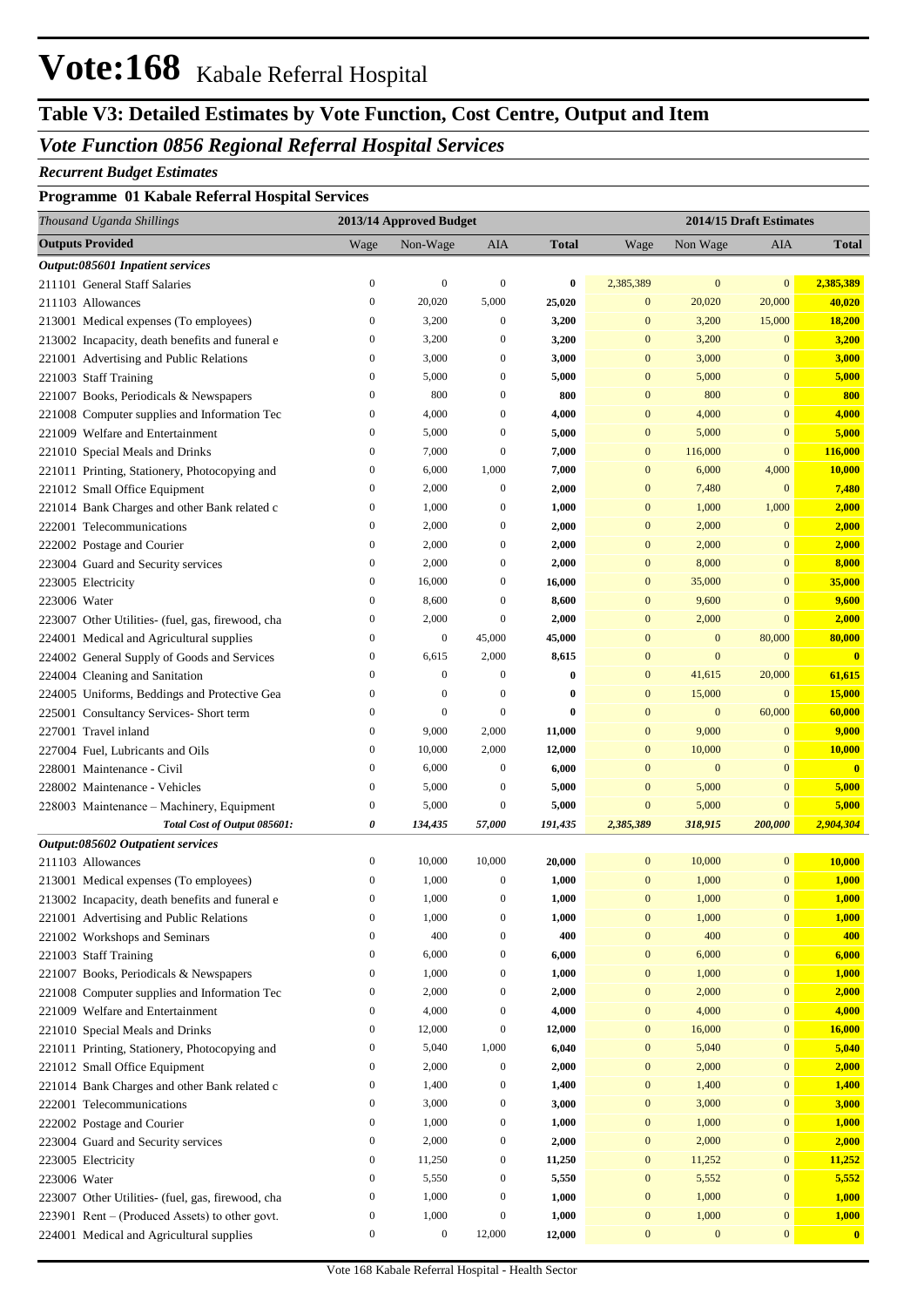# **Table V3: Detailed Estimates by Vote Function, Cost Centre, Output and Item**

## *Vote Function 0856 Regional Referral Hospital Services*

**Programme 01 Kabale Referral Hospital Services**

| Thousand Uganda Shillings                                          | 2013/14 Approved Budget |                  |                           |                | 2014/15 Draft Estimates |                |                  |                         |
|--------------------------------------------------------------------|-------------------------|------------------|---------------------------|----------------|-------------------------|----------------|------------------|-------------------------|
| <b>Outputs Provided</b>                                            | Wage                    | Non-Wage         | AIA                       | <b>Total</b>   | Wage                    | Non Wage       | AIA              | Total                   |
| 224002 General Supply of Goods and Services                        | $\boldsymbol{0}$        | 2,000            | $\mathbf{0}$              | 2,000          | $\boldsymbol{0}$        | $\mathbf{0}$   | $\boldsymbol{0}$ | $\mathbf{0}$            |
| 225001 Consultancy Services- Short term                            | $\overline{0}$          | $\mathbf{0}$     | $\boldsymbol{0}$          | 0              | $\mathbf{0}$            | 9,360          | $\bf{0}$         | 9,360                   |
| 227001 Travel inland                                               | $\boldsymbol{0}$        | 2,000            | $\boldsymbol{0}$          | 2,000          | $\mathbf{0}$            | 2,000          | $\mathbf{0}$     | 2,000                   |
| 227004 Fuel, Lubricants and Oils                                   | $\overline{0}$          | 23,050           | $\boldsymbol{0}$          | 23,050         | $\mathbf{0}$            | 27,052         | $\mathbf{0}$     | 27,052                  |
| 228001 Maintenance - Civil                                         | $\mathbf{0}$            | 7,000            | $\boldsymbol{0}$          | 7,000          | $\mathbf{0}$            | 7,000          | $\mathbf{0}$     | 7,000                   |
| 228002 Maintenance - Vehicles                                      | $\mathbf{0}$            | 5,000            | 3,000                     | 8,000          | $\mathbf{0}$            | 5,000          | $\mathbf{0}$     | 5,000                   |
| 228003 Maintenance - Machinery, Equipment                          | $\overline{0}$          | 2,000            | $\mathbf{0}$              | 2,000          | $\mathbf{0}$            | 2,000          | $\mathbf{0}$     | 2,000                   |
| Total Cost of Output 085602:                                       | 0                       | 112,690          | 26,000                    | 138,690        | 0                       | 128,056        | 0                | 128,056                 |
| Output:085603 Medicines and health supplies procured and dispensed |                         |                  |                           |                |                         |                |                  |                         |
| 211103 Allowances                                                  | $\mathbf{0}$            | 2,000            | 1,000                     | 3,000          | $\mathbf{0}$            | 2,000          | $\overline{0}$   | 2,000                   |
| 213001 Medical expenses (To employees)                             | $\mathbf{0}$            | 2,000            | $\boldsymbol{0}$          | 2,000          | $\mathbf{0}$            | 2,000          | $\mathbf{0}$     | 2,000                   |
| 224001 Medical and Agricultural supplies                           | $\theta$                | $\boldsymbol{0}$ | 30,000                    | 30,000         | $\overline{0}$          | $\mathbf{0}$   | $\bf{0}$         | $\mathbf{0}$            |
| 224002 General Supply of Goods and Services                        | $\mathbf{0}$            | $\mathbf{0}$     | 4,000                     | 4,000          | $\mathbf{0}$            | $\mathbf{0}$   | $\mathbf{0}$     | $\overline{\mathbf{0}}$ |
| 227001 Travel inland                                               | $\boldsymbol{0}$        | 6,000            | $\boldsymbol{0}$          | 6,000          | $\mathbf{0}$            | 6,000          | $\mathbf{0}$     | 6,000                   |
| 228001 Maintenance - Civil                                         | $\boldsymbol{0}$        | $\mathbf{0}$     | $\boldsymbol{0}$          | 0              | $\mathbf{0}$            | 3,599          | $\mathbf{0}$     | 3,599                   |
| Total Cost of Output 085603:                                       | 0                       | 10,000           | 35,000                    | 45,000         | 0                       | 13,599         | 0                | 13,599                  |
| Output:085604 Diagnostic services                                  | $\boldsymbol{0}$        |                  |                           |                | $\mathbf{0}$            |                | $\overline{0}$   |                         |
| 211103 Allowances<br>213001 Medical expenses (To employees)        | $\boldsymbol{0}$        | 3,000<br>1,000   | 1,000<br>$\boldsymbol{0}$ | 4,000<br>1,000 | $\mathbf{0}$            | 4,000<br>1,000 | $\mathbf{0}$     | 4,000                   |
|                                                                    | $\boldsymbol{0}$        | 1,000            | $\boldsymbol{0}$          | 1,000          | $\mathbf{0}$            | 1,000          | $\mathbf{0}$     | 1,000<br>1,000          |
| 213002 Incapacity, death benefits and funeral e                    | $\mathbf{0}$            | 1,000            | $\boldsymbol{0}$          | 1,000          | $\mathbf{0}$            | 1,000          | $\mathbf{0}$     | 1,000                   |
| 221003 Staff Training                                              | $\boldsymbol{0}$        | 5,000            | $\boldsymbol{0}$          | 5,000          | $\mathbf{0}$            | 5,000          | $\bf{0}$         | 5,000                   |
| 221011 Printing, Stationery, Photocopying and                      | $\boldsymbol{0}$        | 1,000            | $\theta$                  | 1,000          | $\mathbf{0}$            | 1,000          | $\mathbf{0}$     | 1,000                   |
| 221014 Bank Charges and other Bank related c<br>223005 Electricity | $\boldsymbol{0}$        | 20,000           | $\theta$                  | 20,000         | $\mathbf{0}$            | 20,000         | $\mathbf{0}$     | 20,000                  |
| 223006 Water                                                       | $\mathbf{0}$            | 10,750           | $\boldsymbol{0}$          | 10,750         | $\mathbf{0}$            | 10,752         | $\mathbf{0}$     | 10,752                  |
| 224001 Medical and Agricultural supplies                           | $\theta$                | $\boldsymbol{0}$ | 8,000                     | 8,000          | $\mathbf{0}$            | $\mathbf{0}$   | $\mathbf{0}$     | $\bf{0}$                |
| 224002 General Supply of Goods and Services                        | $\mathbf{0}$            | $\mathbf{0}$     | 1,000                     | 1,000          | $\mathbf{0}$            | $\mathbf{0}$   | $\mathbf{0}$     | $\mathbf{0}$            |
| 227001 Travel inland                                               | $\mathbf{0}$            | 250              | $\boldsymbol{0}$          | 250            | $\mathbf{0}$            | 284            | $\mathbf{0}$     | 284                     |
| 228001 Maintenance - Civil                                         | $\mathbf{0}$            | $\boldsymbol{0}$ | 1,000                     | 1,000          | $\overline{0}$          | $\mathbf{0}$   | $\mathbf{0}$     | $\mathbf{0}$            |
| 228002 Maintenance - Vehicles                                      | $\mathbf{0}$            | $\mathbf{0}$     | 2,000                     | 2,000          | $\overline{0}$          | $\Omega$       | $\mathbf{0}$     | $\overline{\mathbf{0}}$ |
| Total Cost of Output 085604:                                       | 0                       | 43,000           | 13,000                    | 56,000         | 0                       | 44,036         | 0                | 44,036                  |
| Output:085605 Hospital Management and support services             |                         |                  |                           |                |                         |                |                  |                         |
| 211101 General Staff Salaries                                      | 2,385,389               | 0                | $\boldsymbol{0}$          | 2,385,389      | $\mathbf{0}$            | $\mathbf{0}$   | $\bf{0}$         | $\mathbf{0}$            |
| 211103 Allowances                                                  | $\boldsymbol{0}$        | 21,000           | 3,000                     | 24,000         | $\mathbf{0}$            | 15,000         | $\mathbf{0}$     | 15,000                  |
| 213001 Medical expenses (To employees)                             | $\mathbf{0}$            | 1,000            | 0                         | 1,000          | $\mathbf{0}$            | 1,000          | $\mathbf{0}$     | 1,000                   |
| 213002 Incapacity, death benefits and funeral e                    | $\boldsymbol{0}$        | 1,000            | $\boldsymbol{0}$          | 1,000          | $\boldsymbol{0}$        | 1,000          | $\boldsymbol{0}$ | 1,000                   |
| 221001 Advertising and Public Relations                            | $\boldsymbol{0}$        | 1,000            | $\boldsymbol{0}$          | 1,000          | $\mathbf{0}$            | 1,000          | $\boldsymbol{0}$ | 1,000                   |
| 221002 Workshops and Seminars                                      | $\boldsymbol{0}$        | 1,000            | $\boldsymbol{0}$          | 1,000          | $\mathbf{0}$            | 1,000          | $\boldsymbol{0}$ | 1,000                   |
| 221003 Staff Training                                              | $\boldsymbol{0}$        | 6,000            | $\boldsymbol{0}$          | 6,000          | $\mathbf{0}$            | 6,000          | $\boldsymbol{0}$ | 6,000                   |
| 221007 Books, Periodicals & Newspapers                             | $\boldsymbol{0}$        | 2,000            | $\boldsymbol{0}$          | 2,000          | $\mathbf{0}$            | 2,000          | $\boldsymbol{0}$ | 2,000                   |
| 221008 Computer supplies and Information Tec                       | $\boldsymbol{0}$        | 1,250            | $\boldsymbol{0}$          | 1,250          | $\mathbf{0}$            | 1,252          | $\boldsymbol{0}$ | 1,252                   |
| 221009 Welfare and Entertainment                                   | $\boldsymbol{0}$        | 1,000            | $\boldsymbol{0}$          | 1,000          | $\mathbf{0}$            | 1,000          | $\boldsymbol{0}$ | <b>1,000</b>            |
| 221010 Special Meals and Drinks                                    | $\boldsymbol{0}$        | 11,000           | $\boldsymbol{0}$          | 11,000         | $\mathbf{0}$            | 21,000         | $\bf{0}$         | 21,000                  |
| 221011 Printing, Stationery, Photocopying and                      | $\boldsymbol{0}$        | 8,000            | $\mathbf{0}$              | 8,000          | $\mathbf{0}$            | 8,000          | $\bf{0}$         | 8,000                   |
| 221012 Small Office Equipment                                      | $\boldsymbol{0}$        | 1,000            | $\boldsymbol{0}$          | 1,000          | $\mathbf{0}$            | 1,000          | $\bf{0}$         | 1,000                   |
| 221014 Bank Charges and other Bank related c                       | $\boldsymbol{0}$        | 1,000            | 2,000                     | 3,000          | $\mathbf{0}$            | 1,000          | $\bf{0}$         | 1,000                   |
| 222001 Telecommunications                                          | $\boldsymbol{0}$        | 4,000            | $\boldsymbol{0}$          | 4,000          | $\mathbf{0}$            | 4,000          | $\bf{0}$         | 4,000                   |
| 222002 Postage and Courier                                         | $\boldsymbol{0}$        | 1,000            | $\boldsymbol{0}$          | 1,000          | $\mathbf{0}$            | 1,000          | $\boldsymbol{0}$ | <b>1,000</b>            |
| 223003 Rent – (Produced Assets) to private enti                    | $\boldsymbol{0}$        | 1,000            | $\boldsymbol{0}$          | 1,000          | $\mathbf{0}$            | 1,000          | $\boldsymbol{0}$ | 1,000                   |
| 223004 Guard and Security services                                 | $\boldsymbol{0}$        | 3,000            | $\boldsymbol{0}$          | 3,000          | $\mathbf{0}$            | 3,000          | $\boldsymbol{0}$ | 3,000                   |
| 223005 Electricity                                                 | $\boldsymbol{0}$        | 20,000           | $\mathbf{0}$              | 20,000         | $\mathbf{0}$            | 20,000         | $\boldsymbol{0}$ | 20,000                  |
| 223006 Water                                                       | $\boldsymbol{0}$        | 10,750           | $\boldsymbol{0}$          | 10,750         | $\mathbf{0}$            | 10,752         | $\boldsymbol{0}$ | 10,752                  |
| 224001 Medical and Agricultural supplies                           | $\boldsymbol{0}$        | $\boldsymbol{0}$ | 5,000                     | 5,000          | $\mathbf{0}$            | $\bf{0}$       | $\bf{0}$         | $\mathbf{0}$            |
| 224002 General Supply of Goods and Services                        | $\boldsymbol{0}$        | 23,413           | $\boldsymbol{0}$          | 23,413         | $\boldsymbol{0}$        | $\mathbf{0}$   | $\boldsymbol{0}$ | $\mathbf{0}$            |
| 225001 Consultancy Services- Short term                            | $\boldsymbol{0}$        | $\boldsymbol{0}$ | $\boldsymbol{0}$          | $\bf{0}$       | $\mathbf{0}$            | 9,360          | $\boldsymbol{0}$ | 9,360                   |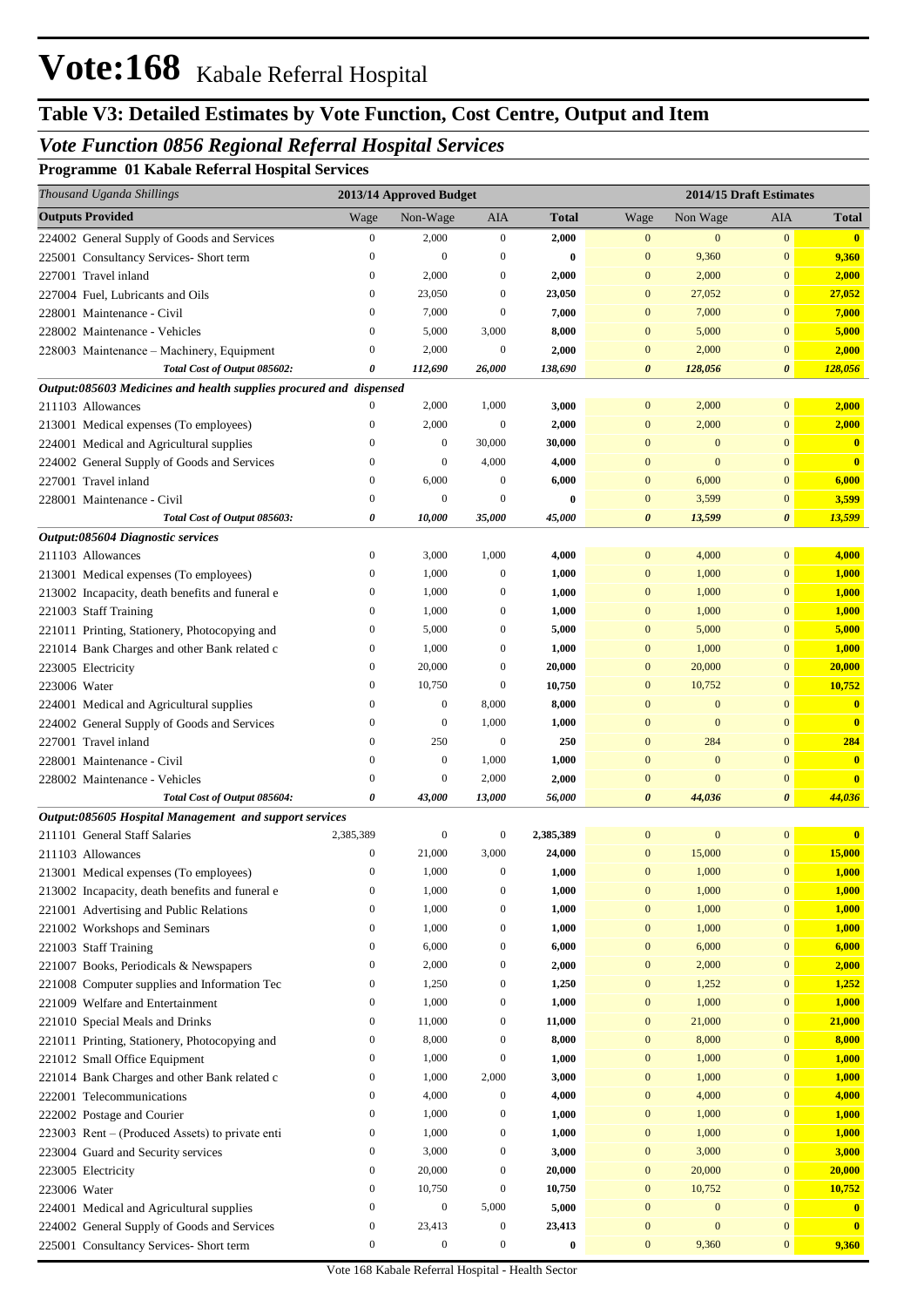# **Table V3: Detailed Estimates by Vote Function, Cost Centre, Output and Item**

### *Vote Function 0856 Regional Referral Hospital Services*

**Programme 01 Kabale Referral Hospital Services**

| Thousand Uganda Shillings                            | 2013/14 Approved Budget |                  |                  |              | 2014/15 Draft Estimates |              |                       |                         |
|------------------------------------------------------|-------------------------|------------------|------------------|--------------|-------------------------|--------------|-----------------------|-------------------------|
| <b>Outputs Provided</b>                              | Wage                    | Non-Wage         | AIA              | <b>Total</b> | Wage                    | Non Wage     | AIA                   | <b>Total</b>            |
| 227001 Travel inland                                 | $\boldsymbol{0}$        | 34,000           | $\boldsymbol{0}$ | 34,000       | $\boldsymbol{0}$        | 34,000       | $\boldsymbol{0}$      | 34,000                  |
| 227004 Fuel, Lubricants and Oils                     | $\mathbf{0}$            | 17,000           | $\boldsymbol{0}$ | 17,000       | $\mathbf{0}$            | 17,000       | $\bf{0}$              | 17,000                  |
| 228001 Maintenance - Civil                           | $\mathbf{0}$            | 2,000            | $\boldsymbol{0}$ | 2,000        | $\mathbf{0}$            | 2,000        | $\bf{0}$              | 2,000                   |
| 228002 Maintenance - Vehicles                        | $\mathbf{0}$            | 33,000           | $\boldsymbol{0}$ | 33,000       | $\mathbf{0}$            | 33,000       | $\bf{0}$              | 33,000                  |
| 228003 Maintenance - Machinery, Equipment            | $\overline{0}$          | 11,000           | $\boldsymbol{0}$ | 11,000       | $\mathbf{0}$            | 11,000       | $\bf{0}$              | 11,000                  |
| 321422 Conditional transfers to Contracts com        | $\boldsymbol{0}$        | 7,000            | $\boldsymbol{0}$ | 7,000        | $\mathbf{0}$            | $\mathbf{0}$ | $\mathbf{0}$          | $\overline{\mathbf{0}}$ |
| Total Cost of Output 085605:                         | 2,385,389               | 223,413          | 10,000           | 2,618,802    | 0                       | 206,364      | 0                     | 206,364                 |
| Output:085606 Prevention and rehabilitation services |                         |                  |                  |              |                         |              |                       |                         |
| 211103 Allowances                                    | $\boldsymbol{0}$        | 10,900           | 1,000            | 11,900       | $\mathbf{0}$            | 8,175        | $\mathbf{0}$          | 8,175                   |
| 213001 Medical expenses (To employees)               | $\boldsymbol{0}$        | 2,000            | $\boldsymbol{0}$ | 2,000        | $\mathbf{0}$            | 1,500        | $\mathbf{0}$          | 1,500                   |
| 221003 Staff Training                                | $\boldsymbol{0}$        | 1,000            | $\boldsymbol{0}$ | 1,000        | $\mathbf{0}$            | 750          | $\mathbf{0}$          | 750                     |
| 221007 Books, Periodicals & Newspapers               | $\boldsymbol{0}$        | 1,000            | $\boldsymbol{0}$ | 1,000        | $\mathbf{0}$            | 750          | $\mathbf{0}$          | 750                     |
| 221010 Special Meals and Drinks                      | $\boldsymbol{0}$        | 1,000            | $\boldsymbol{0}$ | 1,000        | $\mathbf{0}$            | 750          | $\mathbf{0}$          | 750                     |
| 221011 Printing, Stationery, Photocopying and        | $\boldsymbol{0}$        | 2,000            | $\boldsymbol{0}$ | 2,000        | $\mathbf{0}$            | 1,500        | $\mathbf{0}$          | 1,500                   |
| 221014 Bank Charges and other Bank related c         | $\boldsymbol{0}$        | 1,000            | $\boldsymbol{0}$ | 1,000        | $\mathbf{0}$            | 750          | $\mathbf{0}$          | 750                     |
| 223001 Property Expenses                             | $\boldsymbol{0}$        | 1,000            | $\boldsymbol{0}$ | 1,000        | $\mathbf{0}$            | 750          | $\mathbf{0}$          | 750                     |
| 223005 Electricity                                   | $\boldsymbol{0}$        | 10,750           | $\boldsymbol{0}$ | 10,750       | $\mathbf{0}$            | 8,064        | $\mathbf{0}$          | 8,064                   |
| 223006 Water                                         | $\boldsymbol{0}$        | 6,750            | $\boldsymbol{0}$ | 6,750        | $\mathbf{0}$            | 5,064        | $\mathbf{0}$          | 5,064                   |
| 224001 Medical and Agricultural supplies             | $\boldsymbol{0}$        | $\boldsymbol{0}$ | 6,000            | 6,000        | $\mathbf{0}$            | $\mathbf{0}$ | $\mathbf{0}$          | $\mathbf{0}$            |
| 224002 General Supply of Goods and Services          | $\boldsymbol{0}$        | 4,000            | 1,000            | 5,000        | $\mathbf{0}$            | $\mathbf{0}$ | $\mathbf{0}$          | $\overline{\mathbf{0}}$ |
| 225001 Consultancy Services- Short term              | $\boldsymbol{0}$        | $\mathbf{0}$     | $\boldsymbol{0}$ | 0            | $\mathbf{0}$            | 6,195        | $\bf{0}$              | 6,195                   |
| 227001 Travel inland                                 | $\boldsymbol{0}$        | 2,000            | $\boldsymbol{0}$ | 2,000        | $\mathbf{0}$            | 1,500        | $\bf{0}$              | 1,500                   |
| 227004 Fuel, Lubricants and Oils                     | $\boldsymbol{0}$        | 75,000           | $\boldsymbol{0}$ | 75,000       | $\mathbf{0}$            | 56,250       | $\bf{0}$              | 56,250                  |
| 228001 Maintenance - Civil                           | $\boldsymbol{0}$        | 5,700            | $\boldsymbol{0}$ | 5,700        | $\mathbf{0}$            | 4,275        | $\bf{0}$              | 4,275                   |
| 228002 Maintenance - Vehicles                        | $\boldsymbol{0}$        | 18,500           | 1,000            | 19,500       | $\mathbf{0}$            | 13,875       | $\mathbf{0}$          | 13,875                  |
| 228003 Maintenance - Machinery, Equipment            | $\boldsymbol{0}$        | 3,400            | $\boldsymbol{0}$ | 3,400        | $\mathbf{0}$            | 2,550        | $\bf{0}$              | 2,550                   |
| 321422 Conditional transfers to Contracts com        | $\boldsymbol{0}$        | 7,000            | $\boldsymbol{0}$ | 7,000        | $\mathbf{0}$            | $\mathbf{0}$ | $\mathbf{0}$          | $\mathbf{0}$            |
| Total Cost of Output 085606:                         | 0                       | 153,000          | 9,000            | 162,000      | 0                       | 112,698      | 0                     | 112,698                 |
| <b>Output:085607 Immunisation Services</b>           |                         |                  |                  |              |                         |              |                       |                         |
| 211103 Allowances                                    | $\boldsymbol{0}$        | $\boldsymbol{0}$ | $\boldsymbol{0}$ | 0            | $\mathbf{0}$            | 21,966       | $\mathbf{0}$          | 21,966                  |
| 221003 Staff Training                                | $\boldsymbol{0}$        | $\mathbf{0}$     | $\boldsymbol{0}$ | 0            | $\mathbf{0}$            | 250          | $\mathbf{0}$          | 250                     |
| 221007 Books, Periodicals & Newspapers               | $\boldsymbol{0}$        | $\mathbf{0}$     | $\boldsymbol{0}$ | 0            | $\mathbf{0}$            | 250          | $\bf{0}$              | 250                     |
| 221010 Special Meals and Drinks                      | $\mathbf{0}$            | $\mathbf{0}$     | $\theta$         | 0            | $\overline{0}$          | 250          | $\mathbf{0}$          | 250                     |
| 223005 Electricity                                   | $\mathbf{0}$            | $\mathbf{0}$     | $\overline{0}$   | 0            | $\mathbf{0}$            | 10,000       | $\mathbf{0}$          | 10,000                  |
| 223006 Water                                         | $\mathbf{0}$            | 0                | $\theta$         | 0            | $\mathbf{0}$            | 2.500        | $\mathbf{0}$          | 2.500                   |
| 227001 Travel inland                                 | $\boldsymbol{0}$        | $\boldsymbol{0}$ | $\boldsymbol{0}$ | $\bf{0}$     | $\mathbf{0}$            | 1,500        | $\boldsymbol{0}$      | 1,500                   |
| 228003 Maintenance - Machinery, Equipment            | $\overline{0}$          | $\mathbf{0}$     | $\mathbf{0}$     | 0            | $\mathbf{0}$            | 850          | $\bf{0}$              | 850                     |
| Total Cost of Output 085607:                         | 0                       | 0                |                  | 0            | 0                       | 37,566       | 0                     | 37,566                  |
| <b>Total Cost of Outputs Provided</b>                | 2,385,389               | 676,538          | 150,000          | 3,211,927    | 2,385,389               | 861,234      | 200,000               | 3,446,622               |
| <b>Arrears</b>                                       | Wage                    | Non-Wage         | AIA              | <b>Total</b> | Wage                    | Non Wage     | AIA                   | <b>Total</b>            |
| Output:085699 Arrears                                |                         |                  |                  |              |                         |              |                       |                         |
| 321614 Electricity arrears (Budgeting)               | $\boldsymbol{0}$        | $\boldsymbol{0}$ | $\boldsymbol{0}$ | $\bf{0}$     | $\boldsymbol{0}$        | 2,302        | $\boldsymbol{0}$      | 2,302                   |
| Total Cost of Output 085699:                         | 0                       | 0                |                  | 0            | 0                       | 2,302        | 0                     | 2,302                   |
| <b>Total Cost of Arrears</b>                         | $\bf{0}$                | $\bf{0}$         |                  | $\bf{0}$     | $\bf{0}$                | 2,302        | $\bf{0}$              | 2,302                   |
| <b>Total Programme 01</b>                            | 2,385,389               | 676,538          | 150,000          | 3,211,927    | 2,385,389               | 863,536      | 200,000               | 3,448,924               |
| Total Excluding Arrears and AIA                      | 2,385,389               | 676,538          | 0                | 3,061,927    | 2,385,389               | 861,234      | $\boldsymbol{\theta}$ | 3,246,622               |
| Programme 02 Kabale Referral Hospital Internal Audit |                         |                  |                  |              |                         |              |                       |                         |

| Thousand Uganda Shillings                              | 2013/14 Approved Budget |          |              |              | 2014/15 Draft Estimates |          |                       |              |  |  |  |  |
|--------------------------------------------------------|-------------------------|----------|--------------|--------------|-------------------------|----------|-----------------------|--------------|--|--|--|--|
| <b>Outputs Provided</b>                                | Wage                    | Non-Wage | AIA          | <b>Total</b> | Wage                    | Non Wage | AIA                   | <b>Total</b> |  |  |  |  |
| Output:085605 Hospital Management and support services |                         |          |              |              |                         |          |                       |              |  |  |  |  |
| 211103 Allowances                                      |                         | 2,500    | $\mathbf{0}$ | 2.500        | $\mathbf{0}$            | 2.500    | $\overline{0}$        | 2,500        |  |  |  |  |
| 227001 Travel inland                                   |                         | 2,500    | $\mathbf{0}$ | 2.500        | $\mathbf{0}$            | 2.500    | $\overline{0}$        | 2,500        |  |  |  |  |
| Total Cost of Output 085605:                           | 0                       | 5.000    |              | 5.000        | $\theta$                | 5.000    | $\boldsymbol{\theta}$ | 5,000        |  |  |  |  |
| <b>Total Cost of Outputs Provided</b>                  | 0                       | 5,000    |              | 5,000        | $\bf{0}$                | 5.000    | $\mathbf{0}$          | 5,000        |  |  |  |  |